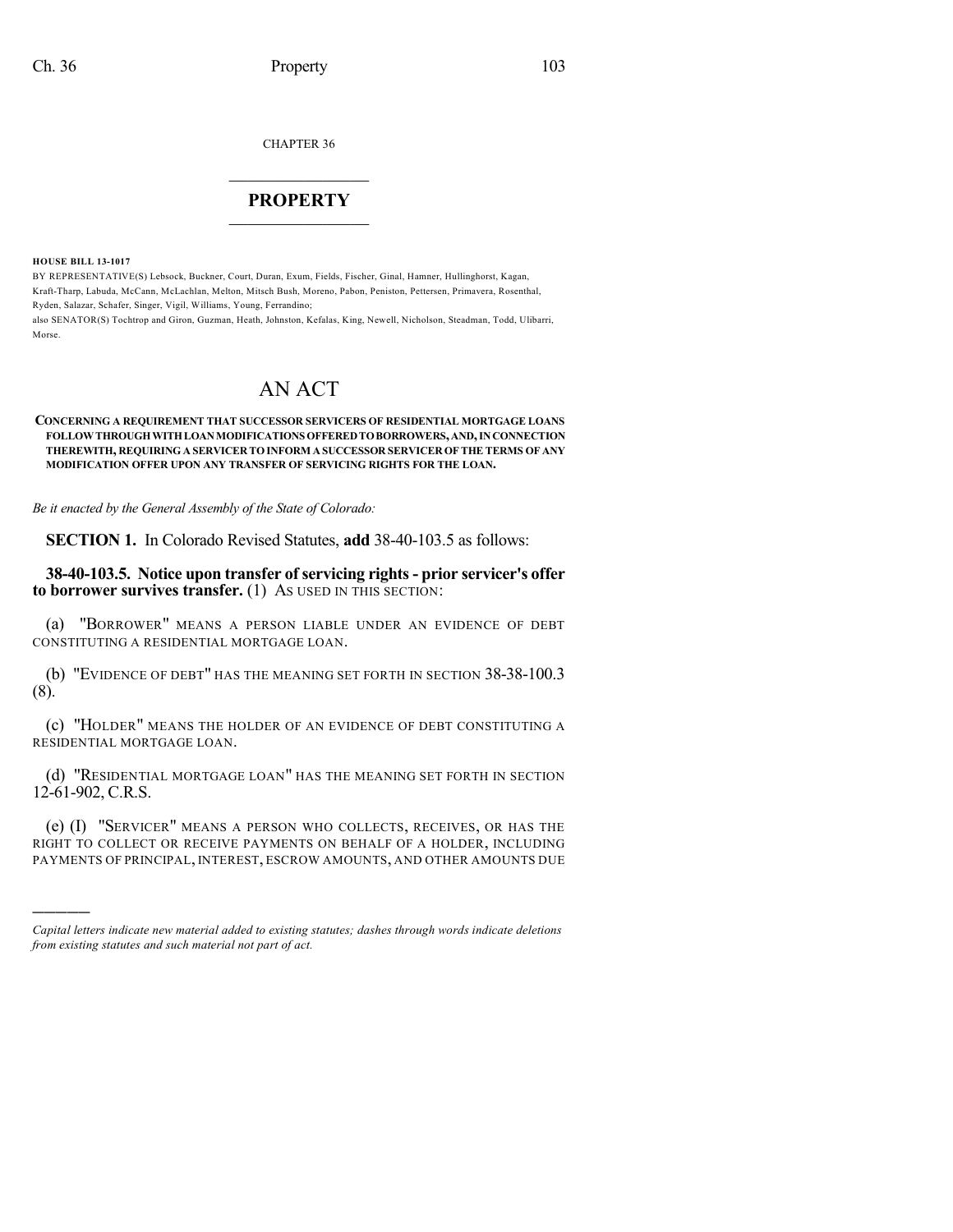ON OBLIGATIONS DUE AND OWING TO THE HOLDER.

(II) "SERVICER" INCLUDES:

(A) THE PERSON OR ENTITY TO WHOM PAYMENTS ARE TO BE SENT, AS LISTED ON THE MOST RECENT BILLING STATEMENT OR PAYMENT COUPON PROVIDED TO THE BORROWER; OR

(B) A SUBSIDIARY, AFFILIATE, OR ASSIGNEE OF A SERVICER, HOWEVER DESIGNATED, INCLUDING A PERSON DESIGNATED AS A SUBSERVICER.

(2) A SERVICER TO WHOM SERVICING RIGHTS FOR A RESIDENTIAL MORTGAGE LOAN HAVE BEEN SOLD OR TRANSFERRED BY THE HOLDER OR BY A PREDECESSOR SERVICER IS SUBJECT TO, AND SHALL HONOR, THE BORROWER'S ACCEPTANCE, PRIOR TO THE SALE OR TRANSFER OF SERVICING RIGHTS, OF ANY OFFER PREVIOUSLY MADE BY THE HOLDER OR PREDECESSOR SERVICER IN CONNECTION WITH A MODIFICATION OF A RESIDENTIAL MORTGAGE LOAN.

(3) AT THE TIME OF THE TRANSFER OR SALE OF SERVICING RIGHTS FOR A RESIDENTIAL MORTGAGE LOAN, THE TRANSFEROR OR SELLER SHALL INFORM THE BUYER OR TRANSFEREE OF THE SERVICING RIGHTS WHETHER A LOAN MODIFICATION IS PENDING.

(4) A CONTRACT FOR THE TRANSFER OR SALE OF SERVICING RIGHTS FOR A RESIDENTIAL MORTGAGE LOAN MUST OBLIGATE THE SUCCESSOR SERVICER TO:

(a) ACCEPT AND CONTINUE PROCESSING ANY PENDING LOAN MODIFICATION REQUESTS; AND

(b) HONOR ANY TRIAL AND PERMANENT LOAN MODIFICATION AGREEMENTS ENTERED INTO BY THE PRIOR SERVICER.

**SECTION 2.** In Colorado Revised Statutes, **amend** 38-40-104 as follows:

**38-40-104. Cause of action - attorney fees.** (1) If any applicant or debtor is aggrieved by a violation of section 38-40-102, or  $38-40-103$ , which OR 38-40-103.5 AND THE violation is not remedied in a reasonable, timely, and good faith manner by the party obligated to do so, and after a good faith effort to resolve the dispute is made by the debtor or borrower, such THE debtor or borrower may bring an action in a court of competent jurisdiction for any such violation. and, If the court finds that actual damages have occurred, the court shall award TO THE DEBTOR OR BORROWER, in addition to actual damages, the amount of one thousand dollars, together with and costs and reasonable attorney fees.

(2) No A transferee from a lender shall be IS NOT liable for any act or omission of the lender under section  $38-40-102$ . No A transferee of servicing or collection rights shall be IS NOT liable for any act or omission of the transferor of those rights under section 38-40-103 OR 38-40-103.5.

**SECTION 3. Applicability.** This act applies to loan modification offers made on or after the effective date of this act.